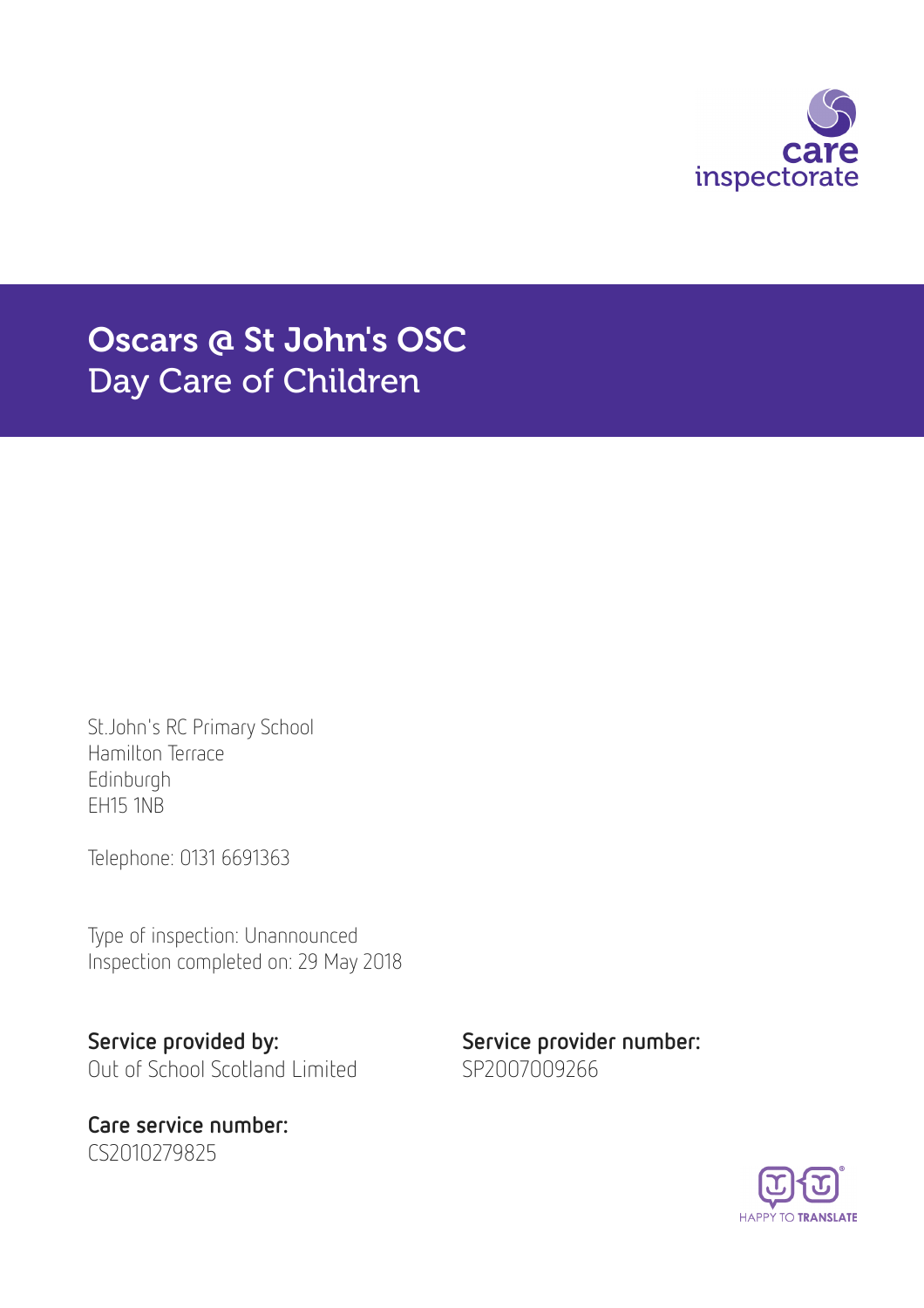### About the service

Oscars @ St John's OSC is registered to provided a service to a maximum of 24 children during term time only. The service operates from premises inside St. John's primary school in the Portobello area of Edinburgh. The service has the use of a classroom, kitchen area, toilets, sports hall and the schools outdoor playgrounds.

The Care Inspectorate is committed to improving the health and wellbeing of all children receiving a care service. We want to ensure that they have the best start in life, are ready to succeed and live longer, healthier lives.

We check services are meeting the principles of Getting It Right For Every Child (also known as GIRFEC). Set up by Scottish Government, GIRFEC is a national approach to working in a consistent way with all children and young people. It is underpinned by the principles of prevention and early intervention. The approach helps services focus on what makes a positive difference for children and young people - and what they can do to improve. There are eight wellbeing indicators at the heart of Getting It Right For Every Child. They are: safe; healthy; achieving; nurtured; active; respected; responsible; and included."

# What people told us

Before the inspection took place we sent eight care standards questionnaires to the service for distribution to families none of these have been returned. All of the parents we spoke to on the day of the inspection were positive about the service they received. Representative comments included:

"My child loves coming to Oscars which says volumes about the service."

"My child has made some lovely friends and looks forward to spending time with them."

"All the staff are welcoming and friendly. We think the Friday activities are great."

During the inspection we chatted with several children. They were happy to share their thoughts on the service. Comments included:

"I really like it, the people are nice and kind."

"I like the trips we went to a farm once."

"I don't like that everyone uses the same knife for the butter."

"They put out different activities every day and you can play outside which is what I like best."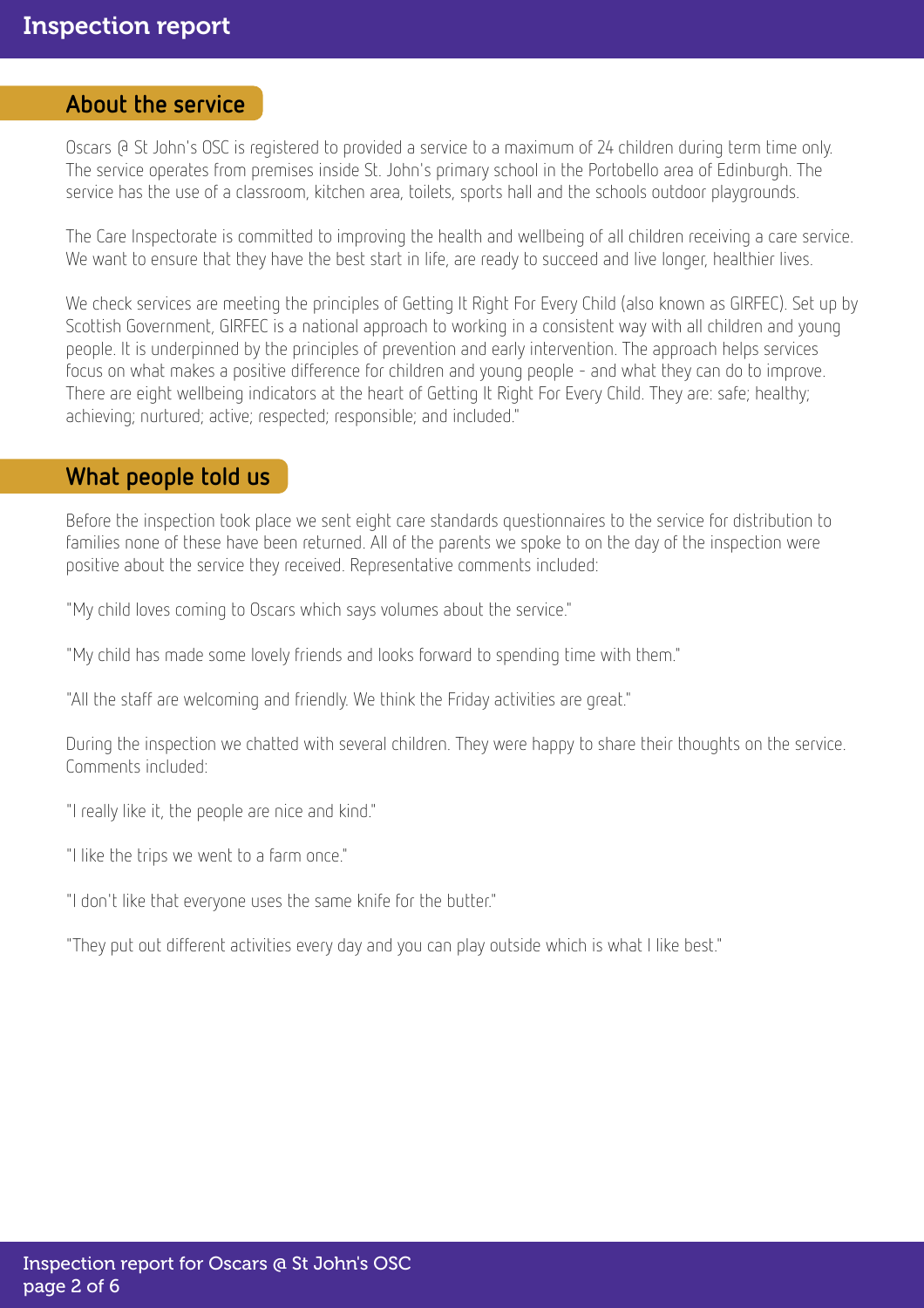# Self assessment

The service has not been asked to complete a self assessment in advance of the inspection. We looked at their own improvement plan and quality assurance paperwork. These demonstrated their priorities for development and how they were monitoring the quality of provision within the service.

### From this inspection we graded this service as:

| Quality of care and support          | $4 - 600d$   |
|--------------------------------------|--------------|
| <b>Quality of environment</b>        | not assessed |
| <b>Quality of staffing</b>           | 4 - Good     |
| Quality of management and leadership | not assessed |

#### What the service does well

The small staff team were enthusiastic in their work. They knew the children well and had created a welcoming and fun after school environment which focused on supporting children's interests and ideas. Staff conversations with children were inclusive and respectful. It was obvious that they were committed to giving children ownership of their club.

The playroom was set up with a good range of activities which children confirmed were changed frequently. It was apparent that children knew the resources of the club and were confident in asking for their favourites.

Staff were aware of the changing needs of older children and although the space available in the playroom was limited they had created a small tented area where they could spend time together.

We spoke to several children throughout the inspection. They told us they were consulted about what they wanted to do. They felt that staff were fair and tried to make sure everyone's ideas were used. Activity planning was responsive and reflected the interests of the children.

Children were given daily opportunities for active play in the school playground and sports hall. The enthusiastic new manager had introduced Fun Friday taster sessions in basketball, football, crafts, baking and dance fitness. These were currently supported by external experts including a basket ball coach, football coach and home economics teacher. This gave children an opportunity to try new activities and challenged gender stereotypes in a fun way.

Information on children with additional support needs was documented. Staff worked closely with the school and the family to ensure that support strategies were in place and followed consistently.

A system for the induction of new staff was in place. The most recently recruited staff member told us they felt the system worked well and supported them in their role. A new calendar of training events had been put in place for all staff which would begin in August at the start of the new term. This would help ensure that all staff were aware of best practice and support them in their daily work.

Staff took part in a formal recorded support and supervision session with the manager on a six weekly basis. This was an opportunity to discuss their work with children, professional development and the service generally.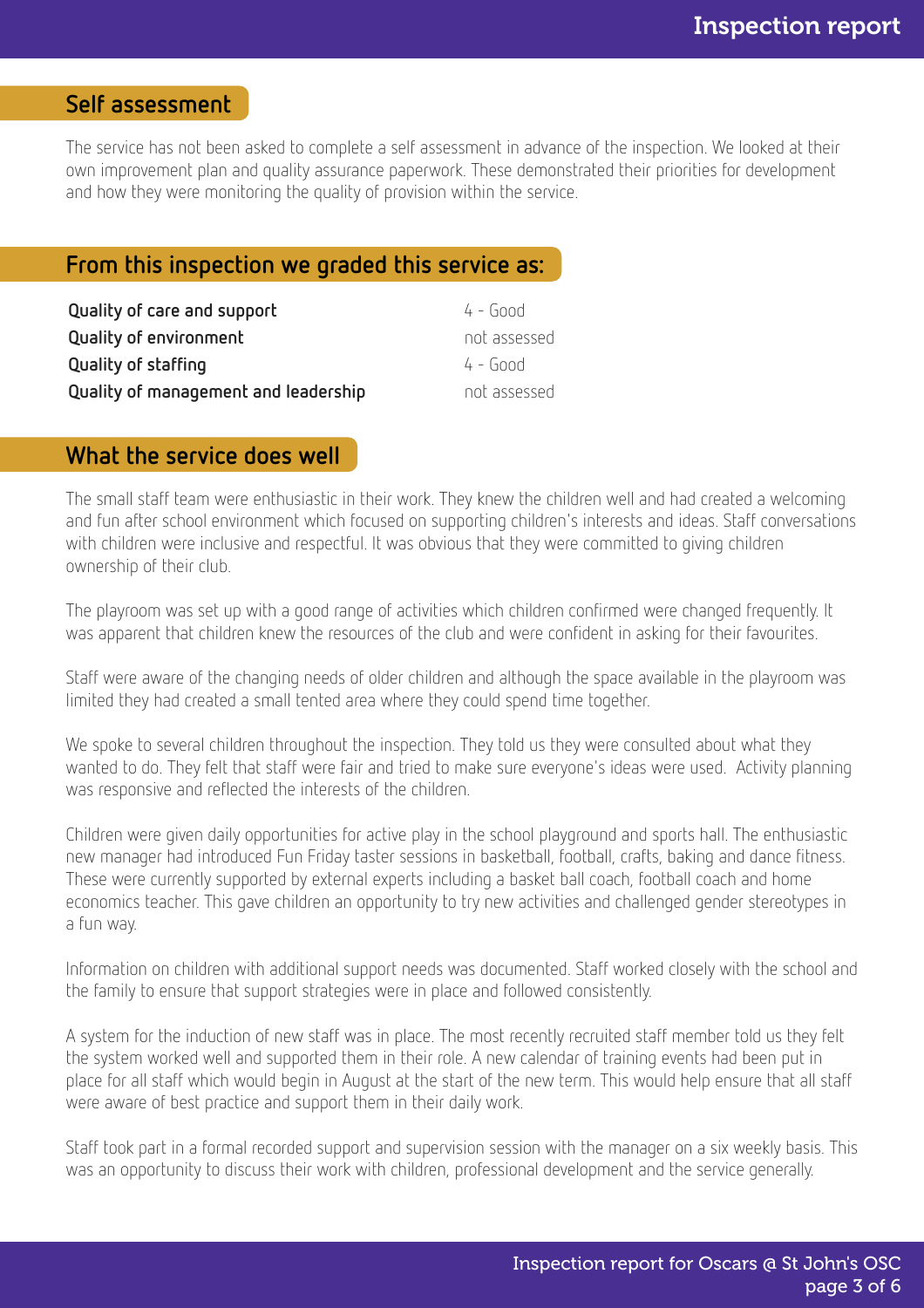Regular staff meetings and informal daily discussions helped ensure that the manager and staff were up to date with events in the club and could deal quickly with any changes that needed to be made to support children and their families.

## What the service could do better

Although hand washing procedures were in place and were known to children they were not always followed consistently. We asked the manager to ensure greater diligence in this.

There was an inconsistency in the services medication procedures. We asked the manager to ensure that this was dealt with immediately.

Staff would benefit from a better understanding of some of the key documents supporting their practice. We have advised that this should be included in the training programme planned for the new session starting in August 2018. The manager agreed to take action on this.

We were confident that the manager would take action on the areas above. We will follow this up at the next inspection.

#### Requirements

Number of requirements: 0

Recommendations

Number of recommendations: 0

### **Complaints**

There have been no complaints upheld since the last inspection. Details of any older upheld complaints are published at www.careinspectorate.com.

## Inspection and grading history

| <b>Date</b> | Туре        | Gradings                                                                 |                                                                  |
|-------------|-------------|--------------------------------------------------------------------------|------------------------------------------------------------------|
| 28 Aug 2015 | Unannounced | Care and support<br>Environment<br>Staffing<br>Management and leadership | 5 - Very good<br>5 - Very good<br>5 - Very good<br>5 - Very good |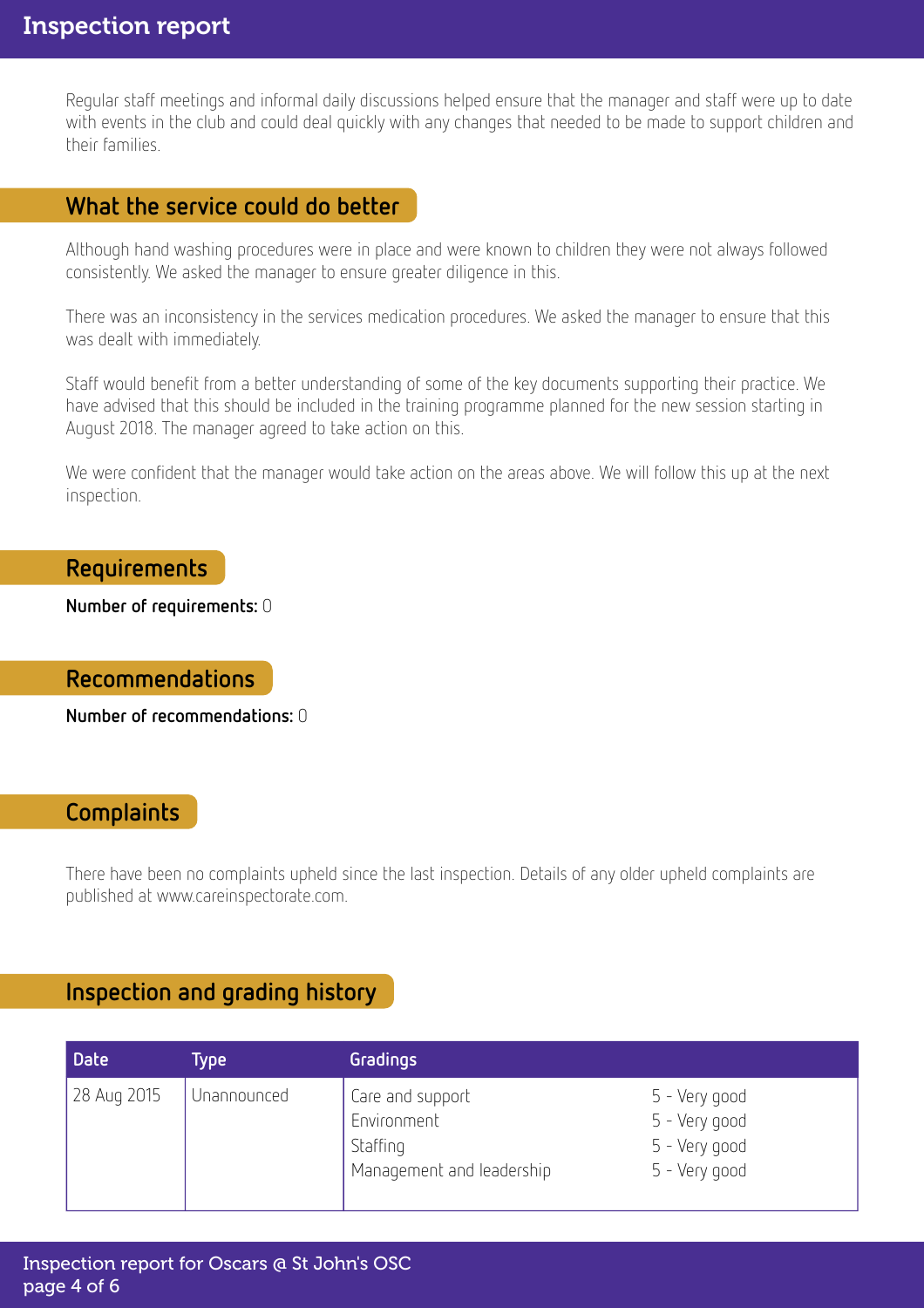# Inspection report

| <b>Date</b> | <b>Type</b> | Gradings                                                                 |                                                               |
|-------------|-------------|--------------------------------------------------------------------------|---------------------------------------------------------------|
| 23 Oct 2012 | Unannounced | Care and support<br>Environment<br>Staffing<br>Management and leadership | 5 - Very good<br>$4 - Good$<br>5 - Very good<br>5 - Very good |